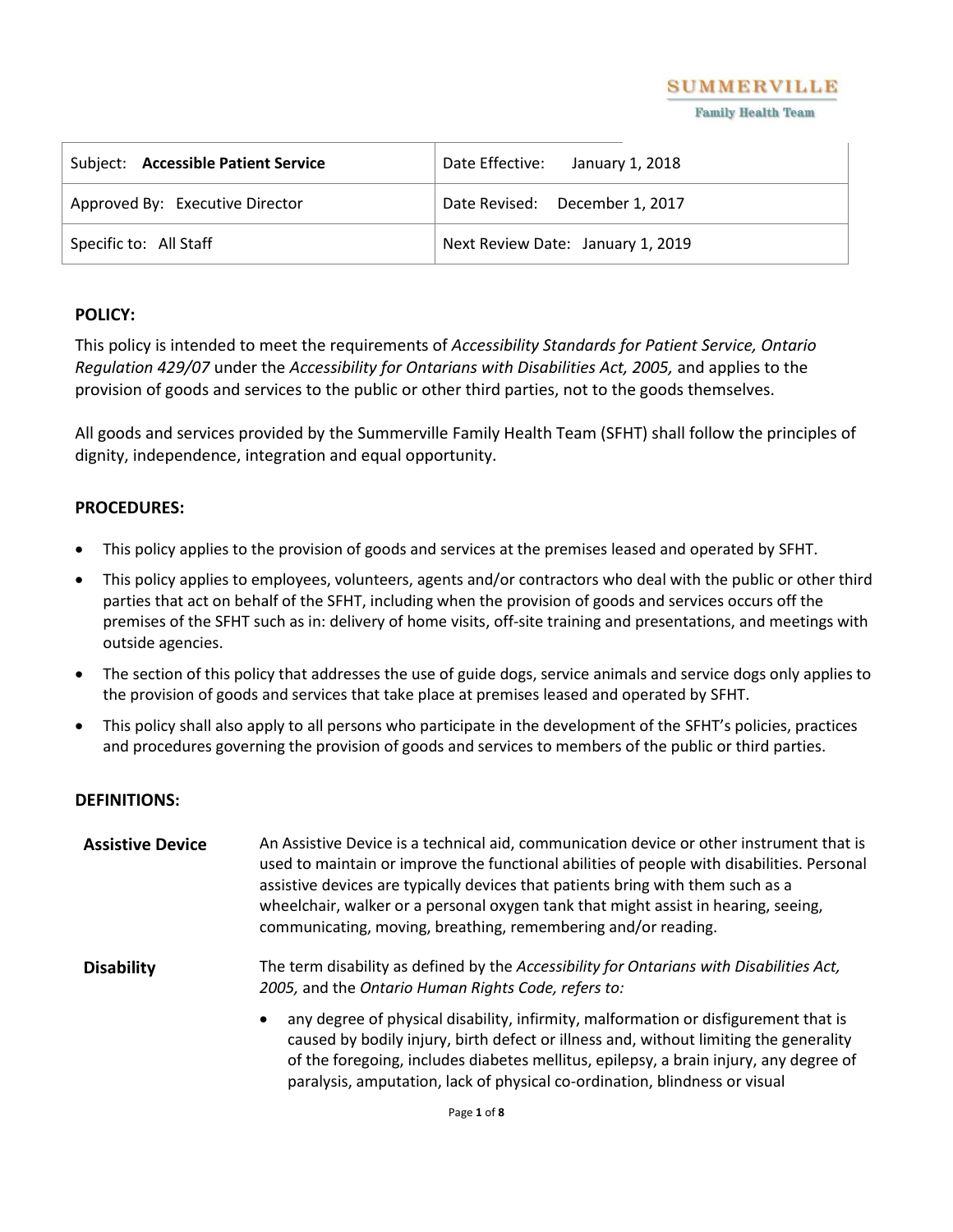

| Subject: Accessible Patient Service | Date Effective: January 1, 2018   |
|-------------------------------------|-----------------------------------|
| Approved By: Executive Director     | Date Revised: December 1, 2017    |
| Specific to: All Staff              | Next Review Date: January 1, 2019 |

impediment, deafness or hearing impediment, muteness or speech impediment, or physical reliance on a guide dog or other animal or on a wheelchair or other remedial appliance or device;

- a condition of mental impairment or a developmental disability;
- a learning disability, or dysfunction in one or more of the processes involved in understanding or using symbols or spoken language;
- a mental disorder; or
- an injury or disability for which benefits were claimed or received under the insurance plan established under the Workplace Safety and Insurance Act, 1997.
- **Guide Dog** Is a highly-trained working dog that has been trained at one of the facilities listed in Ontario Regulation 58 under the *Blind Persons' Rights Act,* to provide mobility, safety and increased independence for people who are visually impaired.
- **Service Animal** As reflected in *Ontario Regulation 429/07*, an animal is a service animal for a person with a disability if:
	- $\circ$  it is readily apparent that the animal is used by the person for reasons relating to his or her disability; or
	- $\circ$  if the person provides a letter from a physician or nurse confirming that the person requires the animal for reasons relating to the disability.
- **Service Dog** As reflected in *Health Protection and Promotion Act, Ontario Regulation 562* a dog other than a guide dog for the blind is a service dog if:
	- $\circ$  it is readily apparent to an average person that the dog functions as a service dog for a person with a medical disability;
	- o or the person who requires the dog can provide on request a letter from a physician or nurse confirming that the person requires a service dog.
- **Support Person** As reflected in *Ontario Regulation 429/07*, a support person means, in relation to a person with a disability, another person who accompanies him or her in order to help with communication, mobility, personal care, medical needs or access to goods and services.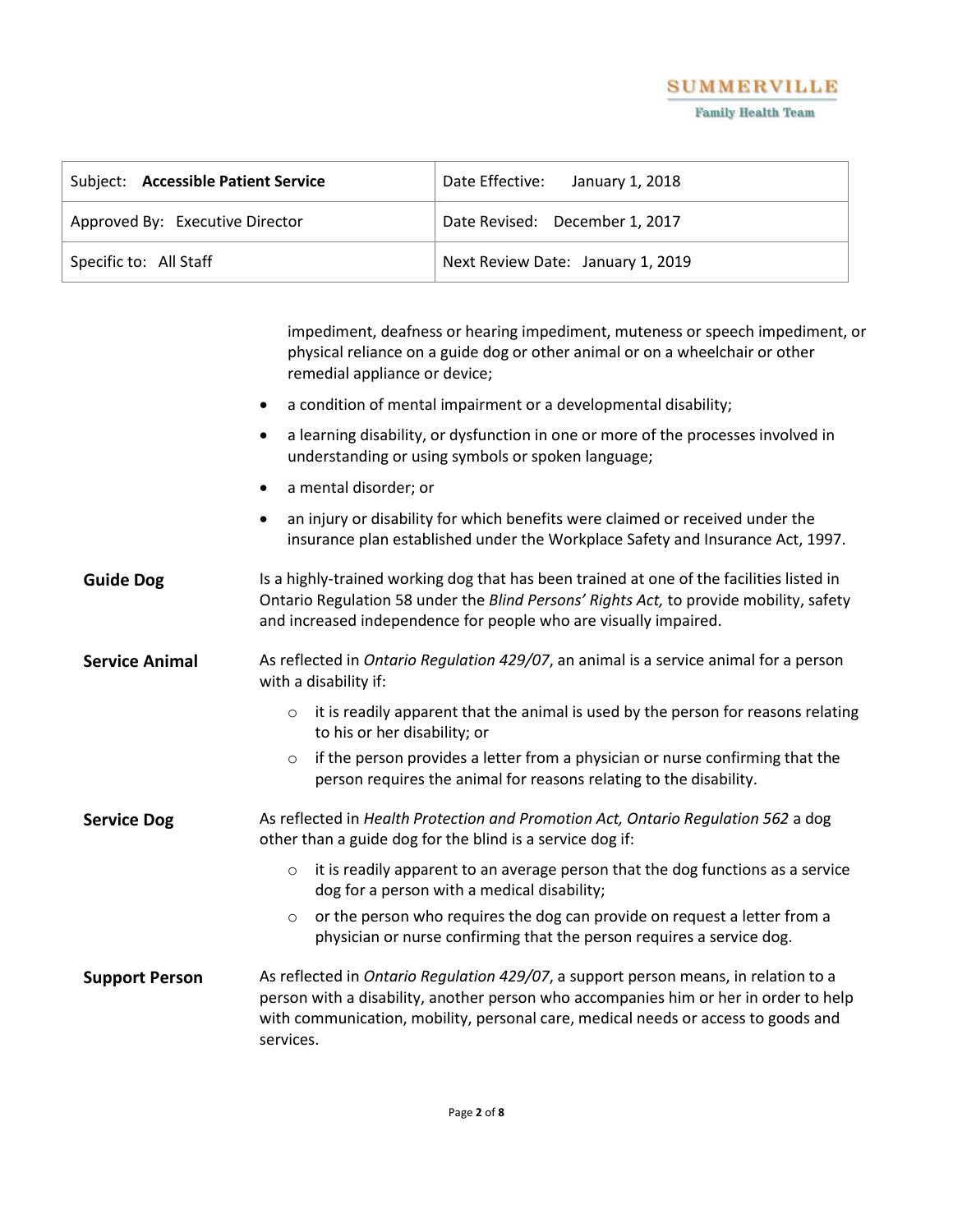

| Subject: Accessible Patient Service | Date Effective: January 1, 2018   |
|-------------------------------------|-----------------------------------|
| Approved By: Executive Director     | Date Revised: December 1, 2017    |
| Specific to: All Staff              | Next Review Date: January 1, 2019 |

## **GENERAL PRINCIPLES:**

In accordance with the *Accessibility Standards for Patient Service, Ontario Regulation 429/07,* this policy addresses the following:

- A. The Provision of Goods and Services to Persons with Disabilities;
- B. The Use of Assistive Devices
- C. The Use of Guide Dogs, Service Animals and Service Dogs
- D. The Use of Support Persons
- E. Notice of Service Disruptions
- F. Patient Feedback
- G. Training
- H. Notice of Availability and Format of Required Documents

#### A. **The Provision of Goods and Services to Persons with Disabilities**;

SFHT will make every reasonable effort to ensure that its policies, practices and procedures are consistent with the principles of dignity, independence, integration and equal opportunity by:

- ensuring that all patients receive the same value and quality;
- allowing patients with disabilities to do things in their own ways, at their own pace when accessing goods and services as long as this does not present a safety risk;
- using alternative methods when possible to ensure that patients with disabilities have access to the same services, in the same place and in a similar manner;
- taking into account individual needs when providing goods and services; and
- communicating in a manner that takes into account the patient's disability.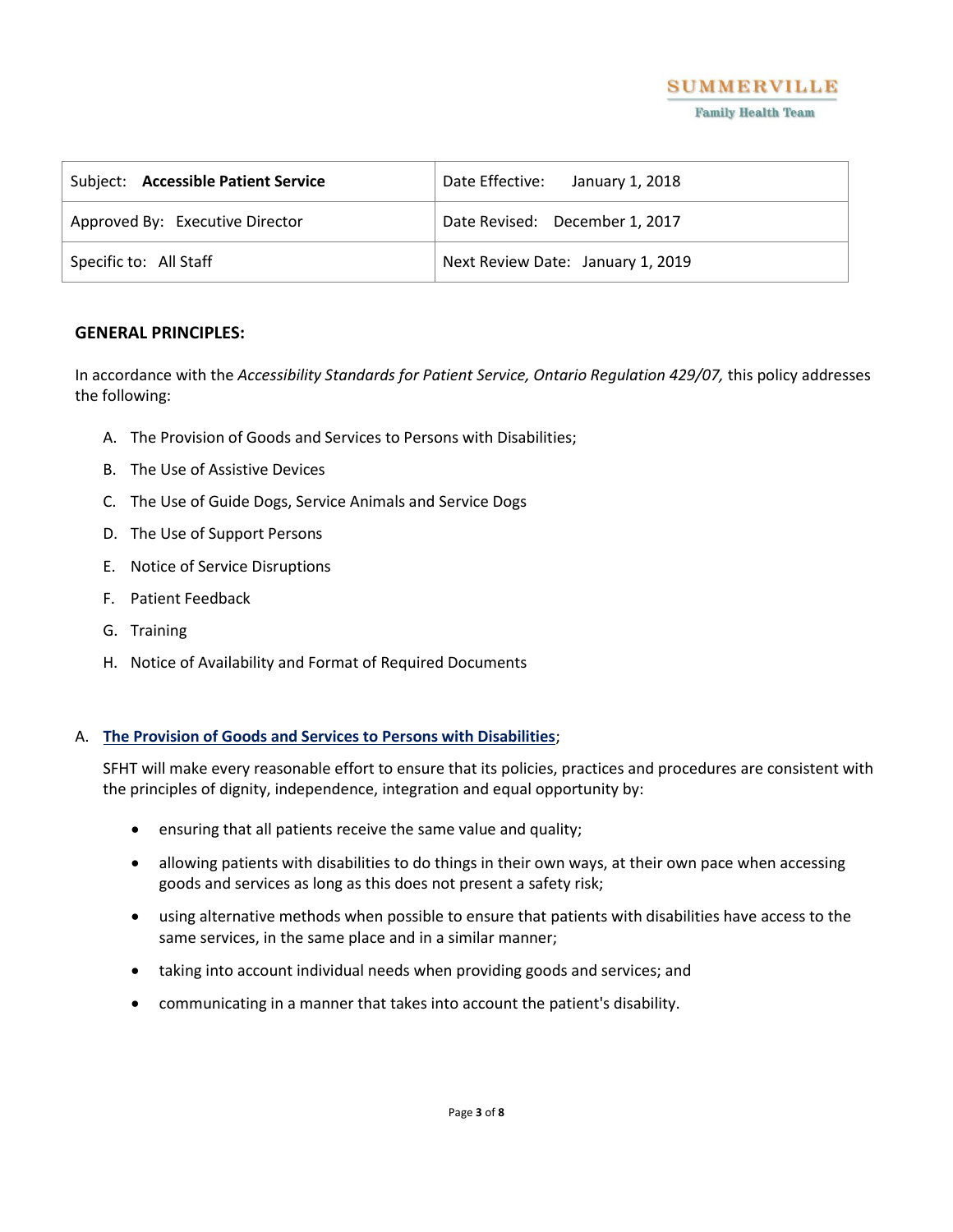

| Subject: Accessible Patient Service | Date Effective: January 1, 2018   |
|-------------------------------------|-----------------------------------|
| Approved By: Executive Director     | Date Revised: December 1, 2017    |
| Specific to: All Staff              | Next Review Date: January 1, 2019 |

## **B. The Use of Assistive Devices:**

Patient's own assistive device(s):

- Persons with disabilities may use their own assistive devices as required when accessing goods or services provided by SFHT.
- In cases where the assistive device presents a safety concern or where accessibility might be an issue, other reasonable measures will be used to ensure the access of goods and services. For example, open flames and oxygen tanks cannot be near one another. Therefore, the accommodation of a patient with an oxygen tank may involve ensuring the patient is in a location that would be considered safe for both the patient and SFHT. Or, where elevators are not present and where an individual requires assistive devices for the purposes of mobility, service will be provided in a location that meets the needs of the patient.
- Assistive devices provided by SFHT:
- The following assistive devices are available on a first come, first serve basis and upon request, to assist patients in accessing our goods and services:
	- o Wheelchairs

# **C. The Use of Guide Dogs, Service Animals and Service Dogs:**

A patient with a disability that is accompanied by guide dog, service animal or service dog will be allowed access to premises that are open to the public unless otherwise excluded by law. "No pet" policies do not apply to guide dogs, service animals and/or service dogs.

| <b>Exclusion Guidelines:</b> | If a guide dog, service animal or service dog is excluded by law (see applicable<br>laws below), the SFHT will offer alternative methods to enable the person<br>with a disability to access goods and services, when possible (for example,<br>securing the animal in a safe location and offering the guidance of an<br>employee.)                                             |
|------------------------------|----------------------------------------------------------------------------------------------------------------------------------------------------------------------------------------------------------------------------------------------------------------------------------------------------------------------------------------------------------------------------------|
| Applicable Laws:             | Dog Owners' Liability Act, Ontario: If there is a conflict between a provision<br>of this Act or of a regulation under this or any other Act relating to banned<br>breeds (e.g. pit bulls) and a provision of a by-law passed by a municipality<br>relating to these breeds, the provision that is more restrictive in relation to<br>controls or bans on these breeds prevails. |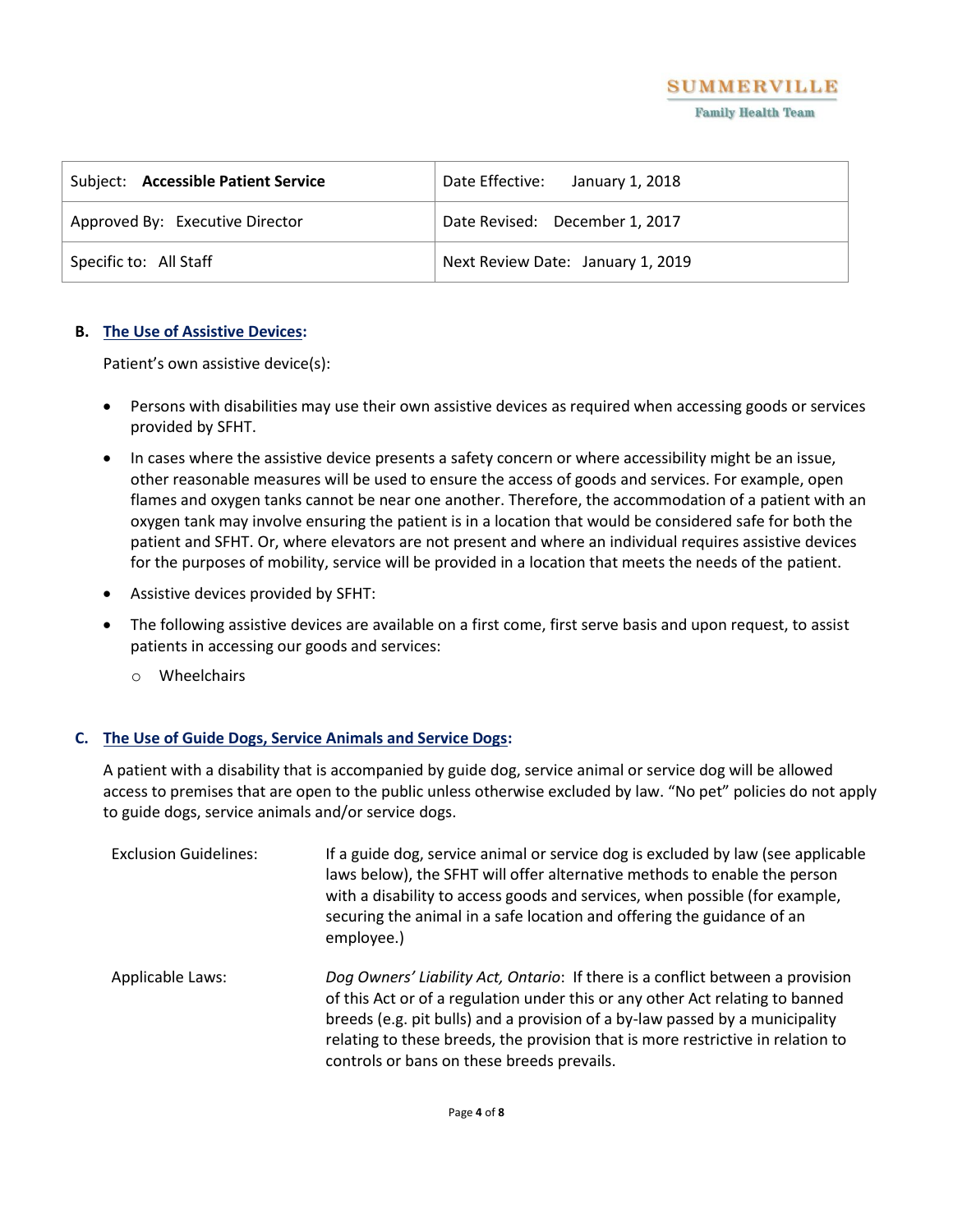

| Subject: Accessible Patient Service | Date Effective: January 1, 2018   |
|-------------------------------------|-----------------------------------|
| Approved By: Executive Director     | Date Revised: December 1, 2017    |
| Specific to: All Staff              | Next Review Date: January 1, 2019 |

| Recognizing a Guide Dog,<br>Service Dog and/or Service<br>Animal: | If it is not readily apparent that the animal is being used by the patient for<br>reasons relating to his or her disability, SFHT may request verification from<br>the patient. Verification may include: |
|-------------------------------------------------------------------|-----------------------------------------------------------------------------------------------------------------------------------------------------------------------------------------------------------|
|                                                                   | a letter from a physician or nurse confirming that the person requires<br>$\bullet$<br>the animal for reasons related to a disability;                                                                    |
|                                                                   | a valid identification card signed by the Attorney General of Canada;<br>or,                                                                                                                              |
|                                                                   | a certificate of training from a recognized guide dog or service animal<br>$\bullet$<br>training school.                                                                                                  |
| Care and Control of the<br>Animal:                                | The patient that is accompanied by a guide dog, service dog and/or service<br>animal is responsible for maintaining care and control of the animal at all<br>time.                                        |
| Allergies:                                                        | If a health and safety concern presents itself for example in the form of a<br>severe allergy to the animal, SFHT will make all reasonable efforts to meet<br>the needs of all individuals.               |

# **D. The Use of Support Persons:**

If a patient with a disability is accompanied by a support person, SFHT will ensure that both persons are allowed to enter the premises together and that the patient is not prevented from having access to the support person.

There may be times where seating and availability prevent the patient and support person from sitting beside each other. In these situations the SFHT will make every reasonable attempt to resolve the issue when notified by the patient that there is an issue.

In situations where confidential information might be discussed, consent will be obtained from the patient, prior to any conversation where confidential information might be discussed.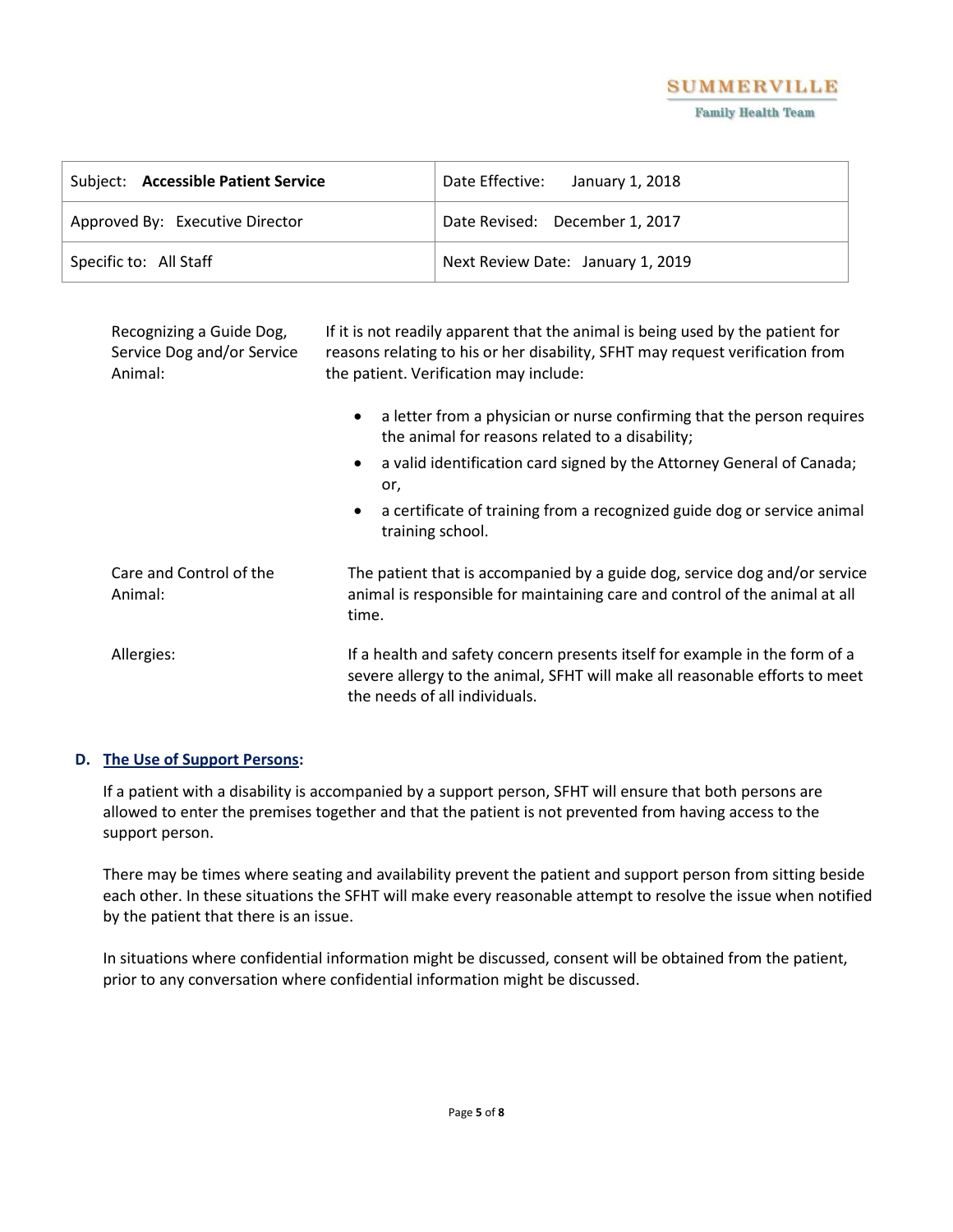

| Subject: Accessible Patient Service | Date Effective: January 1, 2018   |
|-------------------------------------|-----------------------------------|
| Approved By: Executive Director     | Date Revised: December 1, 2017    |
| Specific to: All Staff              | Next Review Date: January 1, 2019 |

## **E. Notice of Service Disruptions:**

Service disruptions may occur due to reasons that may or may not be within the control or knowledge of SFHT. In the event of any temporary disruptions to facilities or services that patient's with disabilities rely on to access or use SFHT's goods or services, reasonable efforts will be made to provide advance notice. In some circumstances such as in the situation of unplanned temporary disruptions, advance notice may not be possible.

In the event that a notification needs to be posted the following information will be included unless it is not readily available or known. Notifications will include:

- o goods or services that are disrupted or unavailable
- o reason for the disruption
- o anticipated duration
- o a description of alternative services or options

When disruptions occur the SFHT will provide notice by:

- $\circ$  posting notices in conspicuous places including at the point of disruption, at the main entrance and the nearest accessible entrance to the service disruption and/or on the SFHT website;
- o contacting patients with appointments;
- o verbally notifying patients when they are making a reservation or appointment; or
- o by any other method that may be reasonable under the circumstances.

#### **F. Patient Feedback:**

We will inform our patients of the choices available for them to give feedback.

Feedback may be provided:

- in person
- by telephone/TTY
- in writing
- by email, or,
- by any other communication technology as required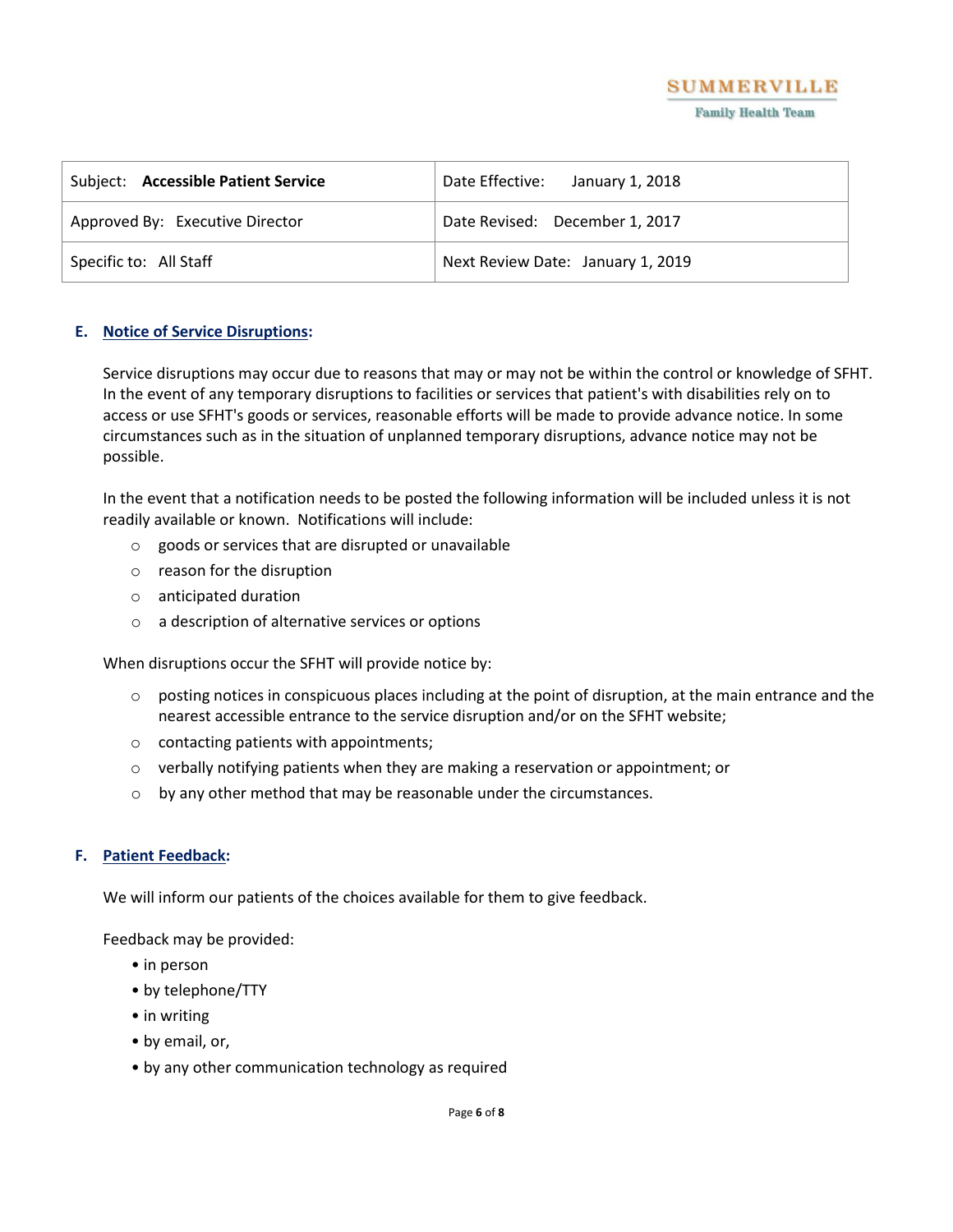

| Subject: Accessible Patient Service | Date Effective: January 1, 2018   |
|-------------------------------------|-----------------------------------|
| Approved By: Executive Director     | Date Revised: December 1, 2017    |
| Specific to: All Staff              | Next Review Date: January 1, 2019 |

If patients with disabilities would prefer to give their feedback, and receive a response to it, using an alternate method than the one offered, they may request it.

Patients can submit feedback to the Executive Director.

Patients that provide formal feedback will receive acknowledgement of their feedback, along with any resulting actions based on concerns or complaints that were submitted.

# **G. Training:**

Training will be provided to:

- a) all employees, volunteers, agents and/or contractors who deal with the public or other third parties that act on behalf of SFHT; for example: vendors, and third party agents; and,
- b) those who are involved in the development and approval of patient service policies, practices and procedures.

# **Training Provisions:**

As reflected in *Ontario Regulation 429/07,* regardless of the format, training will cover the following:

- o A review of the purpose of the *Accessibility for Ontarians with Disabilities Act, 2005*.
- o A review of the requirements of the *Accessibility Standards for Patient Service, Ontario Regulation 429/07*.
- o Instructions on how to interact and communicate with people with various types of disabilities.
- o Instructions on how to interact with people with disabilities who:
	- o use assistive devices;
	- o require the assistance of a guide dog, service dog or other service animal; or
	- o require the use of a support person (including the handling of admission fees).
- o Instructions on how to use equipment or devices that are available at our premises or that we provide that may help people with disabilities.
- $\circ$  Instructions on what to do if a person with a disability is having difficulty accessing your services.
- $\circ$  SFHT's policies, procedures and practices pertaining to providing accessible patient service to patients with disabilities.